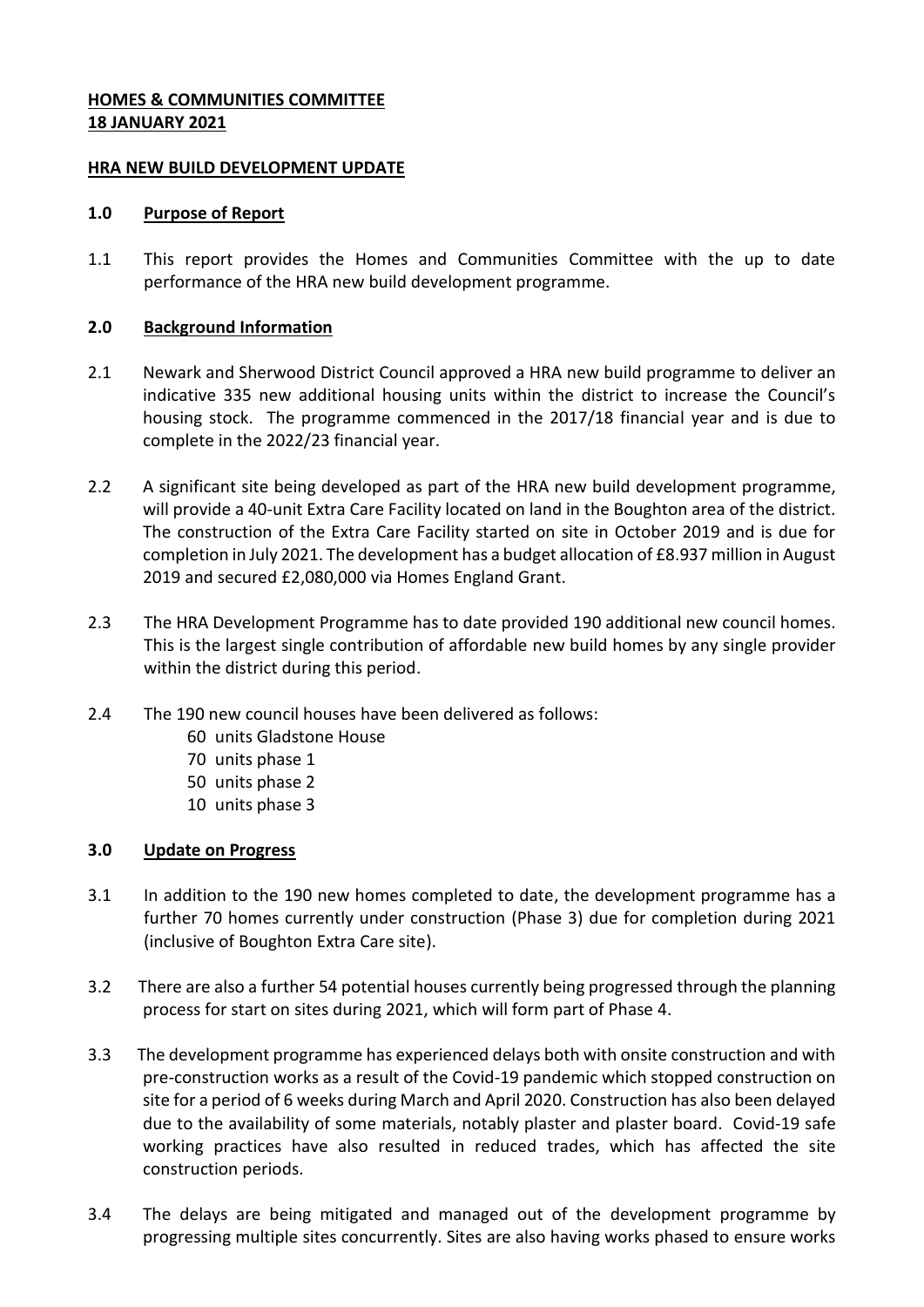progress with Covid safe working practices in place. Online arrangements are being utilised for progressing meetings, design workshops and briefings.

- 3.5 The HRA new build development programme is utilising council owned land where possible for the delivery of the programme to ensure the existing HRA land is used to its full potential. Of the 190 homes completed to date, all have been built on existing council owned land.
- 3.6 The existing HRA land bank has almost been exhausted in relation to viable development sites. To ensure the programme delivers the targeted 335 additional houses, additional land needed to be identified for acquisition.
- 3.7 So far, the following sites have been identified as potential acquisitions and are currently being progressed:

 Newark Old Fire Station The Crescent Bilsthorpe Dale Lane Blidworth Land off Kestrel Drive Rainworth Vicars Close Clipstone

The above sites have the potential to provide approximately 70 HRA properties. Negotiations are at the advanced stages on most of the identified sites.

3.8 In terms of range, the HRA new build development programme is providing accommodation from one bed flats to three bed houses across the district.

 Below shows areas where new homes have been completed or are currently under construction:

| Area             | <b>Type of Properties</b> | <b>Number</b><br>οf |
|------------------|---------------------------|---------------------|
|                  |                           | <b>Properties</b>   |
| <b>Newark</b>    | Flats, Houses, Bungalows  | 94                  |
| Hawtonville      | Flats, Houses, Bungalows  | 37                  |
| <b>Balderton</b> | Flats, Houses, Bungalows  | 14                  |
| Collingham       | Houses, Bungalows         | 9                   |
| Coddington       | Houses, Bungalows         | 8                   |
| Farndon          | Flats, Houses, Bungalows  | 19                  |
| Elston           | <b>Bungalows</b>          | 3                   |
| Sutton on Trent  | <b>Bungalow</b>           | 1                   |
| Boughton         | Flats, Bungalows          | 43                  |
| Ollerton         | Houses,                   | 2                   |
| Clipstone        | Houses, Bungalows         | 7                   |
| Rainworth        | Flats, Bungalows          | 6                   |
| Blidworth        | Flats, Bungalows          | 8                   |
| Southwell        | Flats, Bungalows          | 6                   |
| Winthorpe        | <b>Bungalow</b>           | 1                   |
| Caunton          | Houses                    | $\mathfrak{p}$      |
|                  | Total                     | 260                 |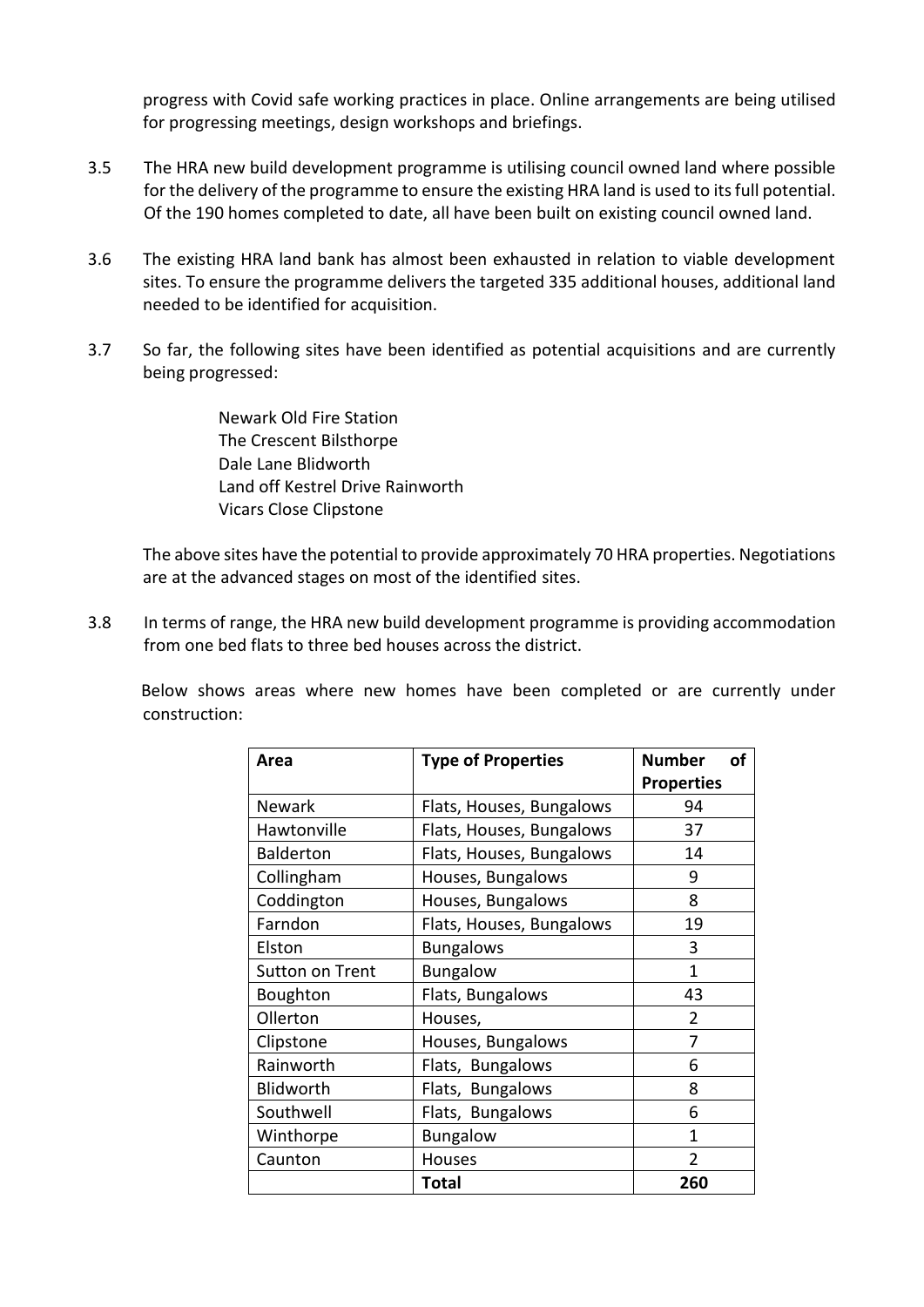- 3.9 The average cost of the HRA properties is £154,353 (inclusive of fees and costs) compared to the current average affordable new build property in the district at £182,403.99 which demonstrates the HRA programme is delivering additional affordable properties within the district at very competitive rates.
- 3.10 The council has secured Homes England grants over the course of the development programme of £7,887,635. The average level of grant achieved per property has been £36,000.
- 3.11 We monitor satisfaction through customer surveys carried out six months after the tenants has moved into the property. The survey asked 8 questions in relation to the quality of the new build property; the service from the development team, the design and facilities provided. This also covers any defects arising during the first 6 months of occupation to help monitor build quality.
- 3.12 The survey responses showed 100% of the respondents were satisfied with the quality and design of the property; 100% were satisfied with the service delivery, 95% were satisfied with the information in the user manual supplied. The response rate was 55%.
- 3.13 Most of the properties surveyed had needed to report a minor defect within the first six months of occupancy within the property; however 100% satisfaction was received for the way the issue was resolved and the time it took to resolve the defect.
- 3.14 A review of the defects raised took place and the majority of the defects were plumbing related items, the second most common defect was related to the kitchen unit doors operation. A workshop has been carried out with the site team to review the feedback, specification and the quality of the products to eliminate future defects.
- 3.15 The development programme has presented a number of challenges and constraints due to the nature of the sites including: overlooking properties, access to sites, long utility runs, asbestos, rights of way, keeping sites with in budgets, ensuring continuation for the supply chain to retain labour. Despite this, our build costs have been favourable due to using existing HRA land.
- 3.16 Local car parking has also proved challenging and a proportion of the sites developed have provided additional car parking facilities for local residents - above what is normally required as part of the planning application process. When carrying out the feasibility study of a development, local resident car parking is now reviewed to ensure the development proposed will not have a negative impact on the area.
- 3.17 Contracts and the contractors are performing in line with expectations. Properties are being delivered in line with the rates submitted at tender stage and regular reviews and value engineering of the sites takes place, with the last review carried out in July 2020.
- 3.18 Our future sites will also consider renewable heat sources as we start to consider how respond to the climate emergency and zero carbon. So far, we have built a number of homes with renewable heat sources and we will continue to build our knowledge and application to give better fuel economy for our tenants and better for the environment.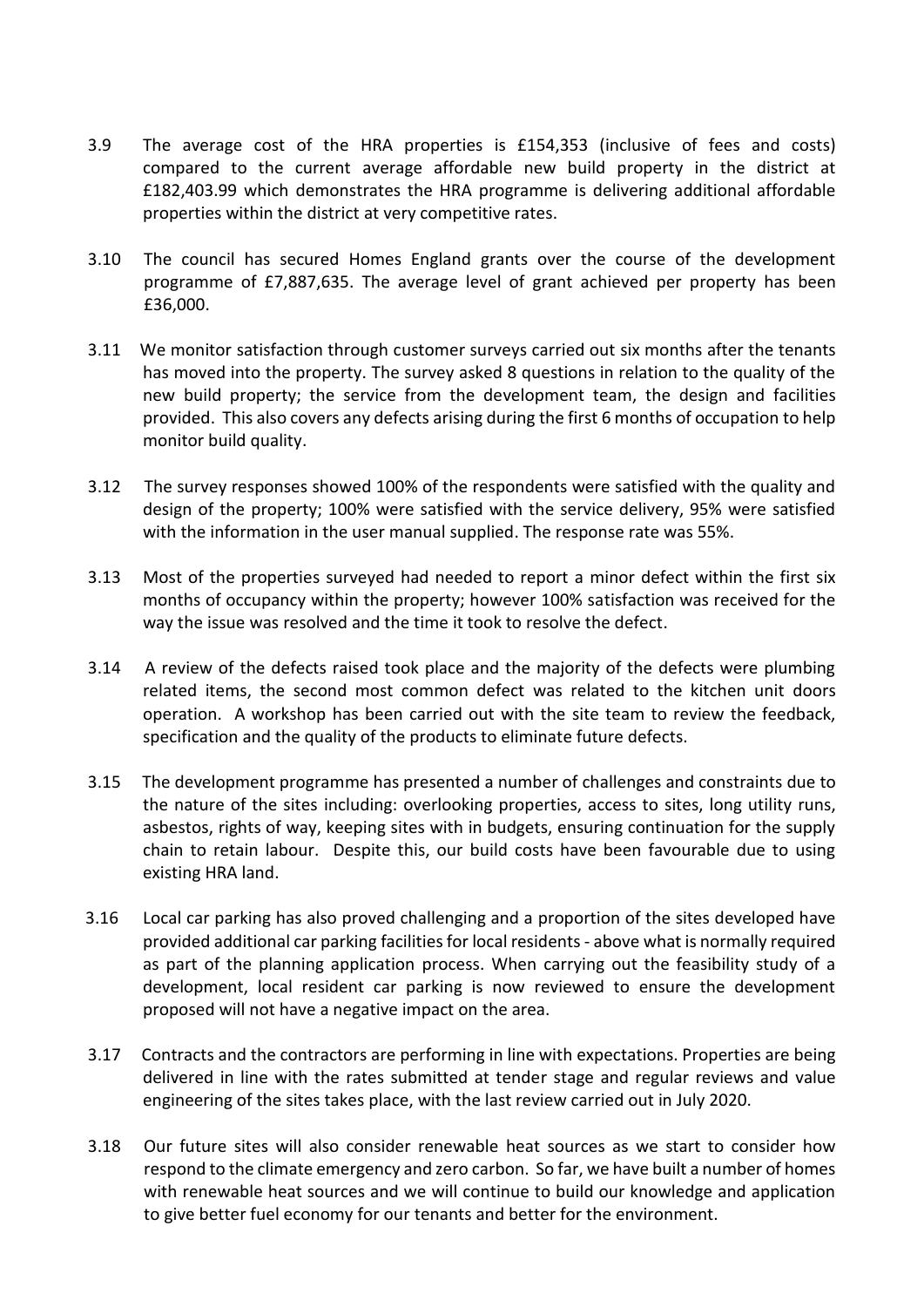# **4.0 Equalities Implications**

4.1 The HRA new build development programme contributes to the council's equalities commitments by providing level access to all ground floor new build properties. In addition, all ground floor accommodation on the developments benefit from level access bathing facilities as standard specification for the new build programme.

# **5.0 Digital Implications**

5.1 No digital implications are identified in this report.

## **6.0 Financial Implications (FIN20-21/5146)**

6.1 A summary of budget and spend (to the end of November 20) including grant received is below:

| <b>Scheme</b>              | <b>Units</b> | <b>Revised</b><br><b>Budget</b><br>£m | <b>Expenditure</b><br>£m | <b>HE Grant</b><br>£m | Other<br><b>External</b><br><b>Funding</b><br>£m |
|----------------------------|--------------|---------------------------------------|--------------------------|-----------------------|--------------------------------------------------|
| <b>Gladstone House</b>     | 60           | 8.842                                 | 8.190                    | 1.500                 | 3.825 NCC                                        |
| Phase 1                    | 70           | 10.128                                | 10.130                   | 2.986                 | 0.089 BCF                                        |
| Phase 2                    | 50           | 7.803                                 | 7.700                    | 1.322                 | 0.048 BCF                                        |
| Phase 3                    | $10*$        | 8.741                                 | 2.223                    | 0                     | $\Omega$                                         |
| <b>Boughton Extra Care</b> | 40           | 8.937                                 | 3.291                    | $2.080**$             | $\mathbf 0$                                      |
| <b>Total</b>               | 230          | 44.451                                | 31.534                   | 7,888                 | 3.962                                            |

\*10 completed 30 under construction – spend to the end of November 2020.

\*\* Received £1.560m to date, final £0.560m to be received upon Practical Completion.

- 6.2 The Development Team work closely with Finance to ensure all budgets are accurate and any variations are approved in a timely manner and budgets are closely monitored.
- 6.3 96 Right-to-Buy (RTB) sales were completed between 2017/18 and 2019/20 with gross receipts of just over £6m. The RTB receipts for Replacement Homes (known as 1-4-1 Receipts) are retained through a RTB agreement. Under the terms of that agreement, the RTB receipts have to be spent on new supply of affordable housing within 3 years of arising, or have to be returned to Government with penalty interest applied.
- 6.4 A combination of grant funding and RTB 1-4-1 receipts cannot be used to finance the same scheme. Therefore, the latter phases of the development programme will maximise the use of 1-4-1 receipts in order to avoid any penalties.

# **7.0 Community Plan – Alignment to Objectives**

- 7.1 The Council's development programme contributes to a number of objectives :
	- o Accelerate the supply of new homes including associated facilities.
	- o Reduce levels of deprivation in target areas and remove barriers to social mobility across the district
	- o Improving the health and wellbeing of local residents, with a particular focus on narrowing the gap in healthy life expectancy and other health outcomes.